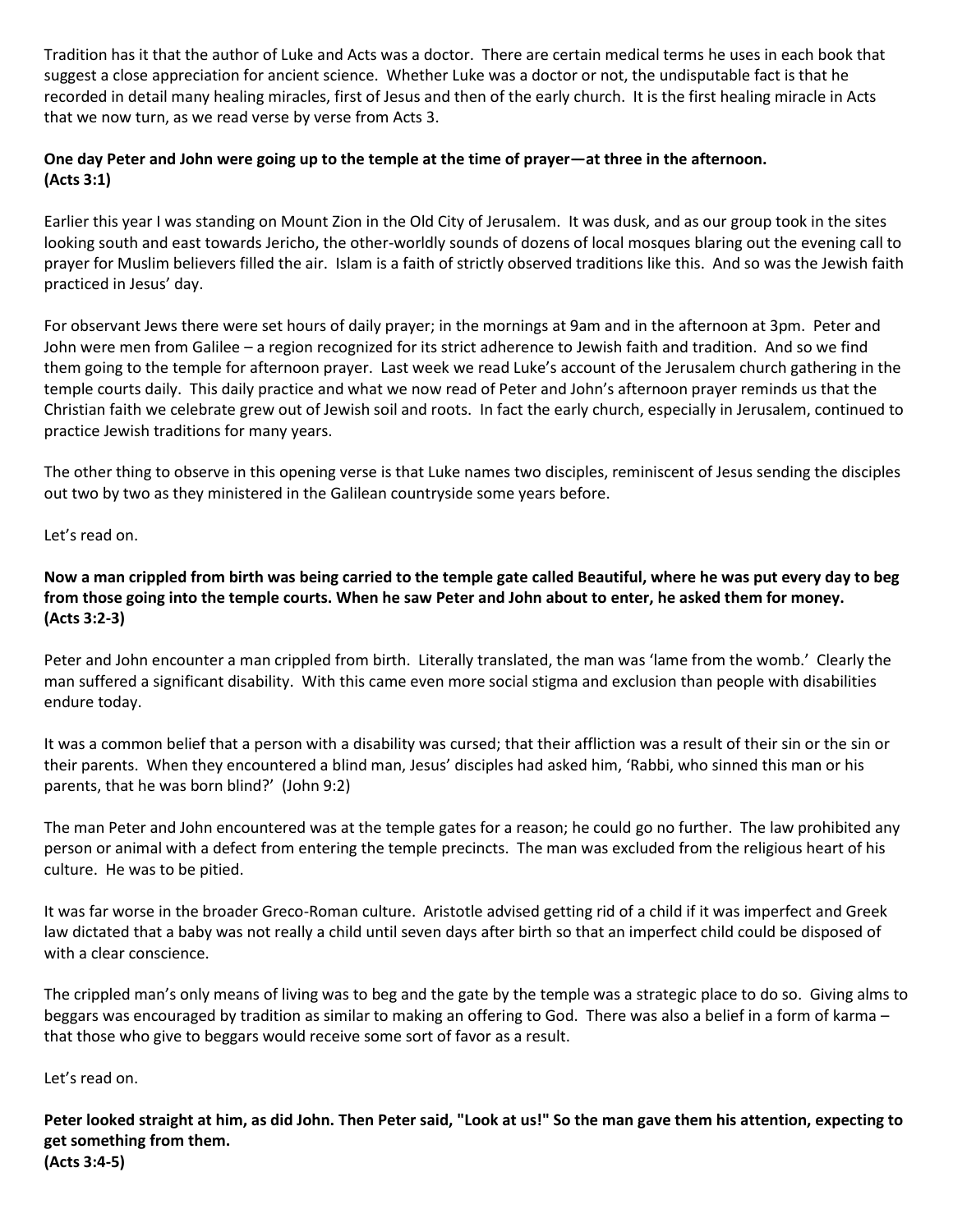Luke builds the dramatic tension brilliantly. He slows the pace. Peter and John do not drop coins into the man's outstretched hand, instead they offer him something far more valuable – their undivided attention. In doing so, Peter and John, in the power of the Holy Spirit, continued in the steps of Jesus; they made the person invisible in so many ways visible again. Jesus was known as a 'friend of sinners' – the outcasts, the marginalized, the forgotten and the cursed. Those pushed to the margins, Jesus brought back to the centre. And here John and Peter do the same.

Of course we live in far more enlightened times. Don't we? I'm not so sure.

People with disabilities still suffer discrimination and marginalization in large and small ways. Family members who care for them selflessly are valued little and struggle for adequate support. As a community we have a long way to go.

But we also celebrate the transformation God is bringing. Our Crossroads congregation, which meets here on Friday mornings, is a vision after Jesus' heart. Every Friday 50 or 60 of you from Sunday church give people with disabilities one of the greatest gifts you can offer – your time and your attention – and with it, your compassion and love. This is ministry offered through the Holy Spirit.

Crossroads is not a ministry of our church. Crossroads is church - here at Robina and at Helensvale. Through God's gift of Crossroads we are reminded that the church is only the church when it is good news to the poor, and I would add, good news to those who are otherwise pushed aside.

**Then Peter said, "Silver or gold I do not have, but what I have I give you. In the name of Jesus Christ of Nazareth, walk." Taking him by the right hand, he helped him up, and instantly the man's feet and ankles became strong. He jumped to his feet and began to walk. Then he went with them into the temple courts, walking and jumping, and praising God. (Acts 3:6-8)**

At first glance, Peter has nothing to offer. He has voluntarily embraced poverty and so has no loose coins to drop into the man's hands. In a world full of desperate people with desperate needs we can easily feel overwhelmed. We can readily think we have nothing to offer – that people's problems, even our problems, are insurmountable. But despite their poverty, Peter and John were still able to be generous to the beggar. In fact, I would go a step further in saying that in their poverty they offered the only thing of any value they had – their relationship with God. As a follower of Jesus like Peter and John, do not underestimate what you have to offer those in distress.

And so in the name of Jesus Peter commands the crippled man to walk for the first time. In invoking the name of Jesus, Peter was not using some magical formula – this was not an ancient version of 'abracadabra'. By invoking Jesus' name, Peter was naming that Jesus was present and available to meet the man's needs. Peter does not heal the man; Jesus does through the power of the Holy Spirit.

The man does not immediately respond to the invitation to walk. Who could blame him? Peter extends his hand to help him up. This was not an act of unbelief – Peter, inspired by the Holy Spirit, knew God was performing a miracle. Peter's helping hand was a hand of love and compassion. The miracle was God's work, but God's work through Peter. Said another way, the power was Christ's, but the hand was Peter's. (Thomas Walker).

Luke then gives overwhelming evidence to the instant and complete nature of the healing. The man jumps up, walks, leaps and praised God. He who had always been carried was now carrying on joyfully. This was a bone fide miracle.

## **When all the people saw him walking and praising God, they recognized him as the same man who used to sit begging at the temple gate called Beautiful, and they were filled with wonder and amazement at what had happened to him. (Acts 3:9-10)**

People rubbed their eyes and looked on with astonishment. The man who was dancing a wild, joy-filled jig – could he really the man they had often tripped over in their rush to temple prayers? As they looked on – with wonder and amazement – their hearts were filled with awe and their brains with questions. The news of the miracle spread through the temple crowd and thousands it seems ran to see with their own eyes and to ask their own questions.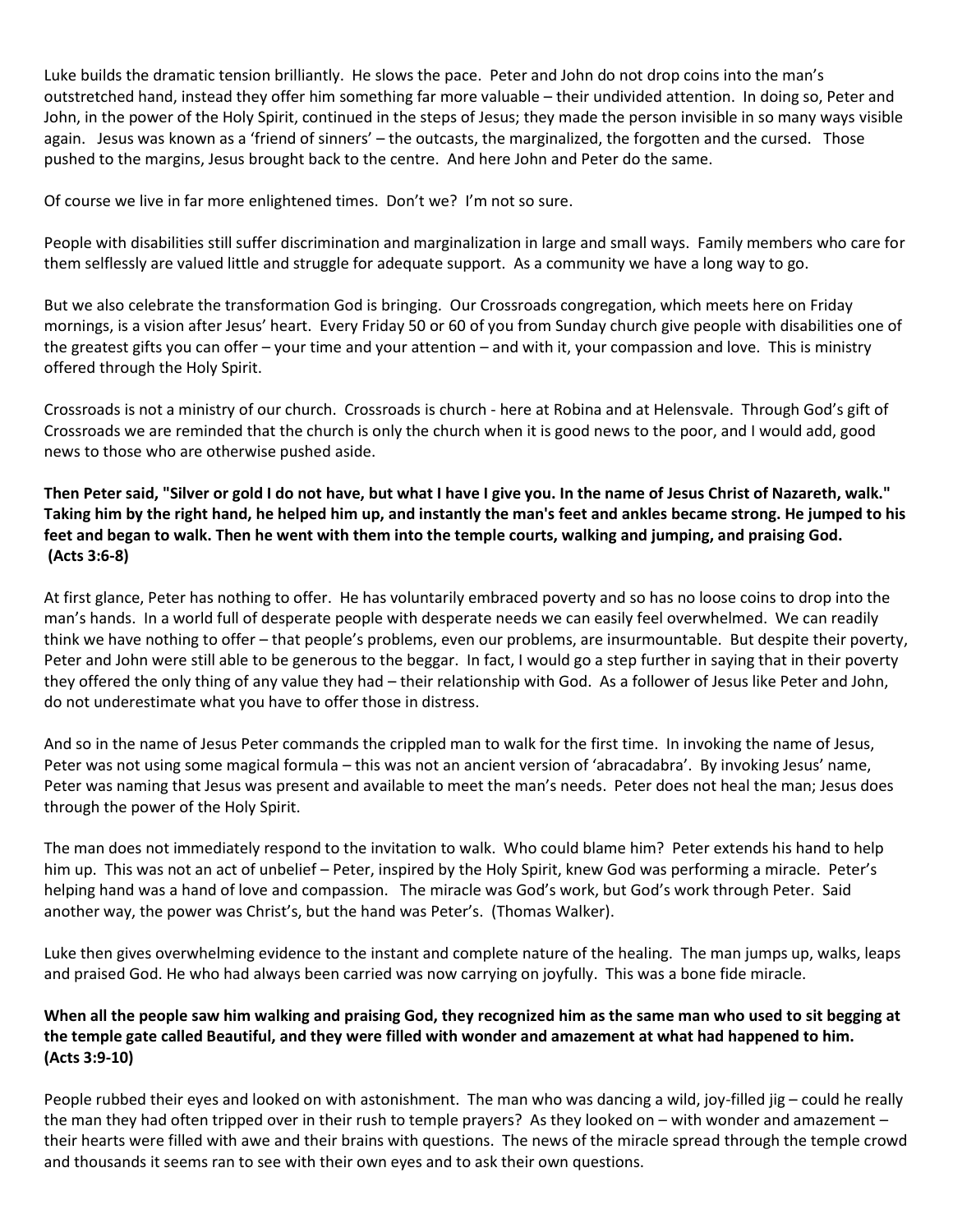It is into these questions that Peter steps as he preaches the second sermon recorded in Acts. The occurrence of the miracle becomes the foundation on which Peter powerfully tells the gospel story of the one in whose name the miracle had been performed. In the same way Peter preaches out of the Pentecost day experience, he speaks again and thousands more are converted through the dual witness of the miracle of healing and Peter's words – all of it performed in the power of the Holy Spirit.

New Testament scholar Darrell Bock says that a miracle is a visual act that points to a deeper reality.

Another way the bible describes miracles is as 'signs and wonders'.

The healing of the man crippled since birth was a sign that pointed to two realities, realities that Peter illustrates in his sermon.

## **First, this sign was a fulfillment.**

John the Baptist prepared the way for Jesus' public ministry. John was in prison when he heard the rumors of what Jesus was doing – the incredible miracles he was performing and the amazing teaching that gripped the thousands who heard him. John wonders if it really can be that Jesus is the long-awaited Messiah – the savior of Israel. And so John the Baptist sends his disciples to Jesus with one vital question:

'Are you the one who was to come, or should we expect someone else.' (Matthew 11:3)

Jesus responds with these words:

'Go back to John and report what you hear and see: The blind receive sight, the lame walk, those who have leprosy are cured, the deaf hear, the dead are raised, and the good news I preached to the poor.' (Matthew 11:4-5)

Simply put, Jesus credential as the Messiah is proven in large part by the many miracles he performs. In performing these miracles, Jesus fulfills Old Testament prophecies that point to the expectation that through the Messiah healing and wholeness will come. One such prophecy is found is Isaiah:

Then will the lame leap like a deer, and the mute tongue shout for joy. (Isaiah 35:6a)

Jesus instructed John the Baptist's disciples to report back to him what they see and hear. They see the miracles and they hear the good news of the kingdom proclaimed. And so it is with Peter and John. The people see the miracle they perform in the name of Jesus and then hear the good news proclaimed with power. The miracle attracts an attentive and curious crowd and Peter's sermon pointed to the indisputable fact that in the person of Jesus the long-awaited Messiah had come.

#### **Second, this sign was a foretaste.**

We live in a food-obsessed culture. This week, nine of the top ten best selling non-fiction books were recipe books, diet books or books about or by celebrity chefs. TV cooking shows rate through the roof. I am no masterchef. I cook a mean stir fry and a decent steak, and that's about it.

But as a kid I loved hanging around my mum when she was cooking, especially when it was biscuits or sponges or cakes. The Mixmaster would come out, and after the batter was prepared – I would get to lick the beaters dry. Yum! I can taste mum's ginger fluff now.

Licking those beaters I got a preview of the better things to come, when the oven timer would ping and the cake came out – ready to be iced and eaten. I had a foretaste.

So it was for those who experienced this miracle, and the other miracles of Jesus and the Acts church. They had a foretaste of better things to come. The Bible tells us that the new kingdom that Jesus inaugurated, the kingdom which the early church proclaimed and which we now preach will one day be consummated fully and completely – when the kingdoms of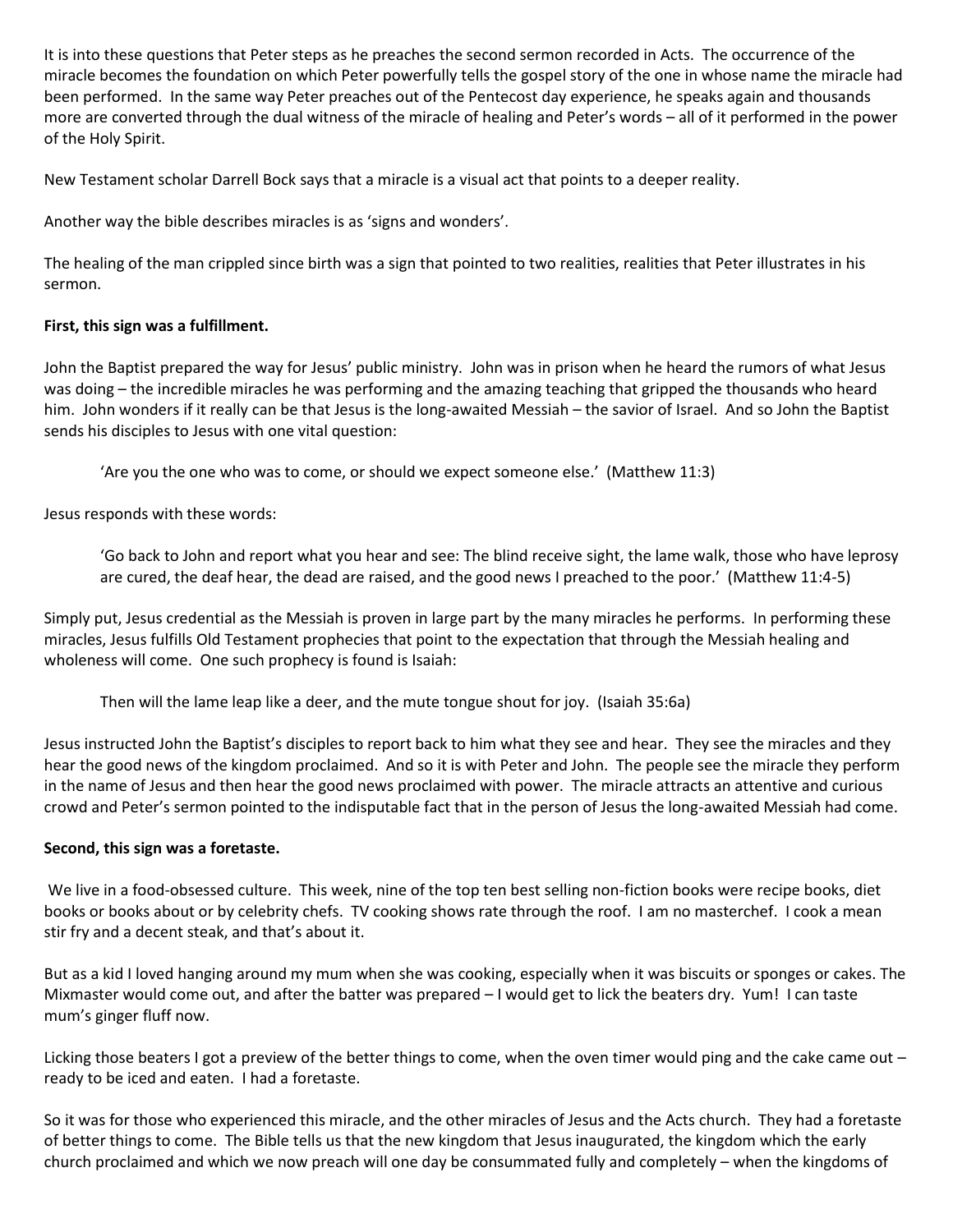this world become the kingdoms of our God and heaven and earth are joined together in a wonderful New Creation. When that happens, we are promised:

God will wipe every tear from their eyes. There will be no more death or mourning or crying or pain, for the old order of things has passed away. (Revelation 21:4)

The old order is the order of sickness, pain, mourning and death. We live in the time in between. Between the old order that has gripped this world since Adam and Eve, the order of sin and rebellion and its consequences – and the New Order where God's shalom – God's peace – will restore all and everything. One day everything broken will be fixed.

In this world in between, I do not know why God heals some, and does not heal others. I have no answers. All I can do is name and own my grief, and pain and tears and through it all trust the God who in Jesus became our suffering servant.

What does this all mean for us here at Newlife?

We are an Acts 29 church. You are going to hear me say that a lot over the coming months. What does it mean?

Luke's account of the adventures of the early church extends to 28 chapters in the Acts of the Apostles. But the story of the church and the work of the Holy Spirit doesn't end there. It stretches into the remarkable stories of growth and persecution and miracles and failures and revivals and faithful proclamation and martyrs and controversies and mission and sorrow and joy that runs right up to now. Peter and John and those early disciples are our Christian brothers and sisters. The Holy Spirit that awakened faith in them awakened faith in us. And so, compelled and empowered by the Holy Spirit that is the same gift to every believer, we pray with faith and expectation for the sick.

#### **There are many reasons who we might not pray for the sick.**

We lack faith to believe that with God all things are possible. We live in modern, scientific world where everything that is true can only be true if it has been reduced down to rational explanations.

We have been embarrassed by the extravagant claims of faith healers past and present and we want to avoid them and their grotesque failure like the plague.

We have been disappointed, devastated even, by seemingly unanswered prayers of the past, and we don't believe we can face such trauma again.

#### **There are many reasons why we might not pray for the sick, but there are two important reasons why we must.**

#### **First, this was the ministry Jesus commissioned his disciples to fulfill.** We read in Luke:

When Jesus had called the Twelve together, he gave them power and authority to drive out all demons and to cure diseases, and he sent them out to preach the kingdom of God and to heal the sick. (Luke 9:1-2)

As Jesus commissioned the twelve, so he commissions his church. And as we see the healing ministry of Jesus occur in our midst, so the potential for faith to be awakened in those who do not yet believe is increased.

#### **Second, this is a ministry that personifies God's compassionate character.**

Time and again we read in the gospels that when Jesus encountered the sick and sorrowing, he was moved with compassion. The Greek word translated as compassion in these cases literally means that to be moved in one's bowels. Our first reaction is to recoil. But, in Jewish culture the bowels and intestines were believed to be the seat of a person's tender affections – like love and mercy and pity. When Jesus was moved with compassion he was stirred up with overwhelming love and mercy for those he saw suffering, and that love overflowed into his healing hands.